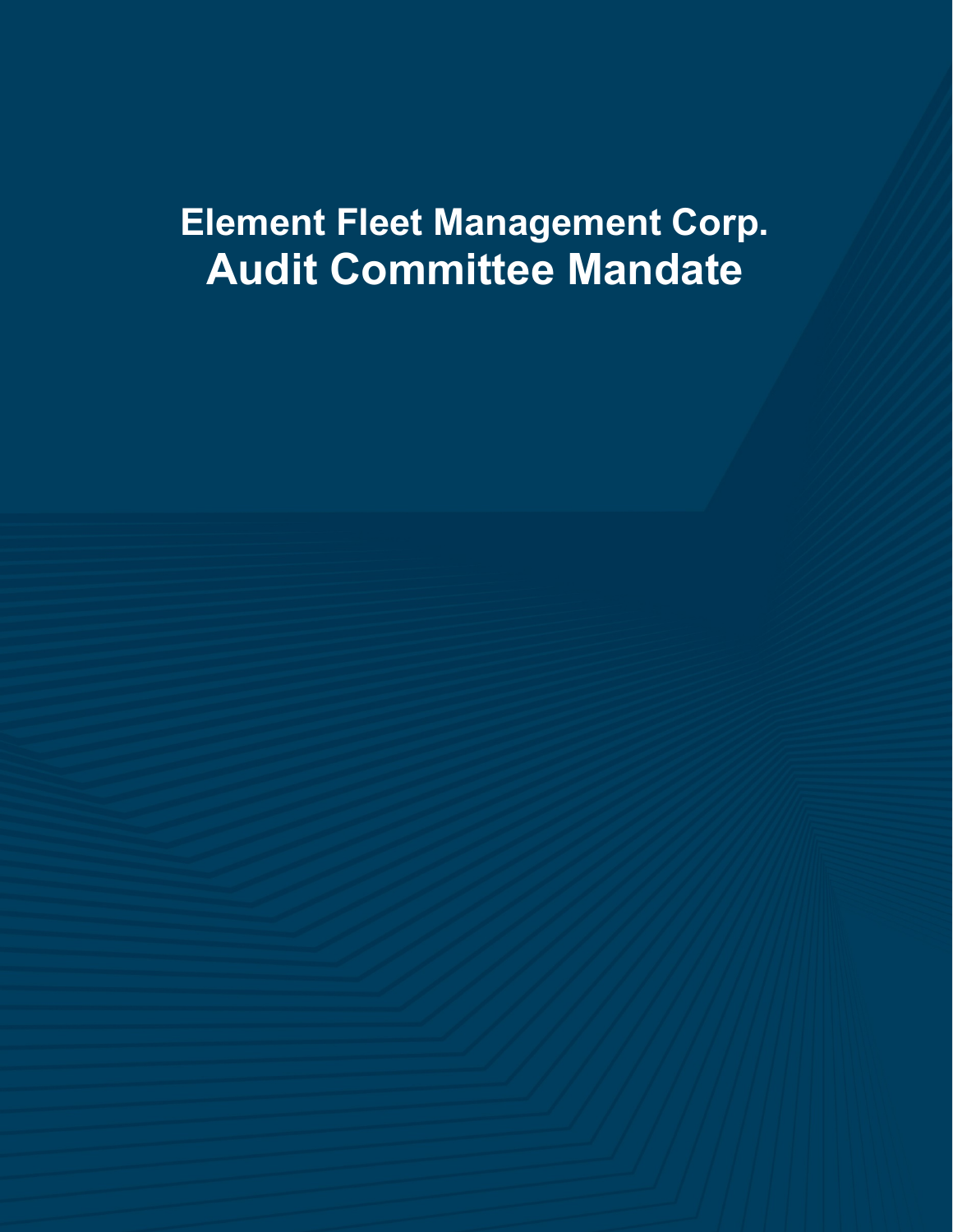## **ELEMENT FLEET MANAGEMENT CORP.**

#### **AUDIT COMMITTEE MANDATE**

*Adopted as of December 14, 2011, revised as of March 3, 2021* 

#### **1. Introduction**

The Audit Committee (the "**Committee**" or the "**Audit Committee**") of Element Fleet Management Corp. ("**Element"** or the "**Corporation**") is a committee of the Board of Directors (the "**Board**"). The Committee shall oversee the accounting and financial reporting practices of the Corporation and the audits of the Corporation's financial statements and exercise the responsibilities and duties set out in this Audit Committee Mandate (this "**Mandate**").

#### **2. Membership**

#### *Number of Members*

The Committee shall be composed of three or more members of the Board.

#### *Independence of Member*s

Each member of the Committee must be independent. "Independent" shall have the meaning, as the context requires, given to it in National Instrument 52-110 *Audit Committees*, as may be amended and/or replaced from time to time.

#### *Chair*

At the time of the annual appointment of the members of the Audit Committee, the Board shall appoint a Chair of the Audit Committee. The Chair shall be a member of the Audit Committee, preside over all Audit Committee meetings, coordinate the Audit Committee's compliance with this Mandate, work with management to develop the Audit Committee's annual work-plan and provide reports of the Audit Committee to the Board.

## *Financial Literacy of Members*

At the time of his or her appointment to the Committee, each member of the Committee shall have, or shall acquire within a reasonable time following appointment to the Committee, the ability to read and understand a set of financial statements that present a breadth and level of complexity of accounting issues that are generally comparable to the breadth and com0plexity of the issues that can reasonably be expected to be raised by the Corporation's financial statements.

## *Term of Members*

The members of the Committee shall be appointed annually by the Board. Each member of the Committee shall serve at the pleasure of the Board until the member resigns, is removed, or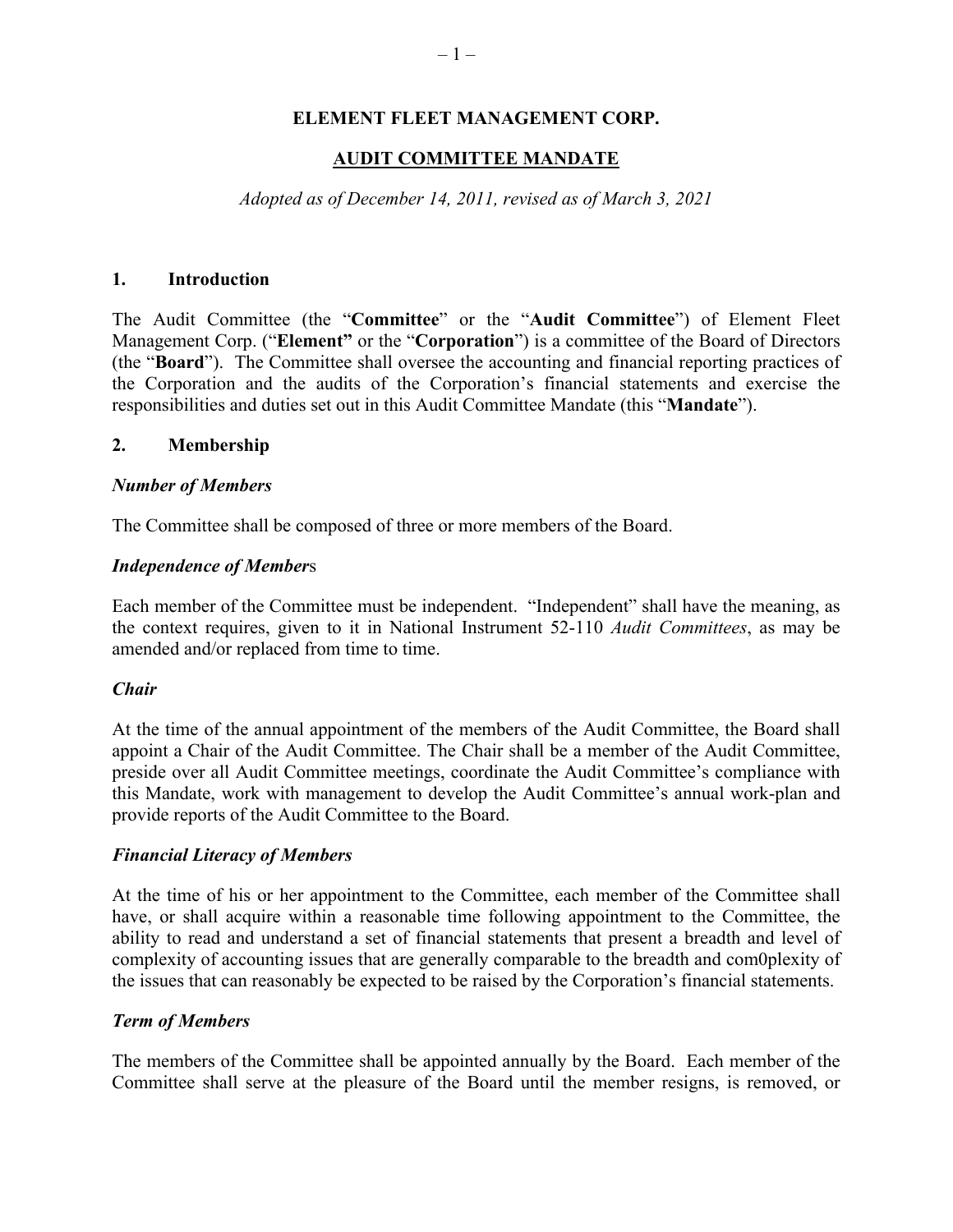ceases to be a member of the Board. Unless a Chair is elected by the Board, the members of the Committee may designate a Chair by majority vote of the full Committee membership.

## **3. Meetings**

## *Number of Meetings*

The Committee may meet as many times per year as necessary to carry out its responsibilities.

## *Calling of Meetings*

The Chair, any member of the Audit Committee, the external auditors, the Chair of the Board, or the Chief Executive Officer or the Chief Financial Officer may call a meeting of the Audit Committee by notifying the Corporation's Secretary who will notify the members of the Audit Committee. The Chair shall chair all Audit Committee meetings that he or she attends, and in the absence of the Chair, the members of the Audit Committee present may appoint a chair from their number for a meeting.

## *Minutes; Reporting to the Board*

The Committee shall maintain minutes or other records of meetings and activities of the Committee in sufficient detail to convey the substance of all discussions held. Upon approval of the minutes by the Committee, the minutes shall be circulated to the members of the Board. However, the Chair may report orally to the Board on any matter in his or her view requiring the immediate attention of the Board.

#### *Attendance of Non-Members*

The external auditors are entitled to attend and be heard at each Committee meeting. In addition, the Committee may invite to a meeting any officers or employees of the Corporation, including internal auditor, if one has been appointed, legal counsel, advisors and other persons whose attendance it considers necessary or desirable in order to carry out its responsibilities. At least once per year, the Committee shall meet with the internal auditor, if one has been appointed, and management in separate sessions to discuss any matters that the Committee or such individuals consider appropriate.

#### *Meetings without Management*

The Committee shall hold unscheduled or regularly scheduled meetings, or portions of meetings, at which management is not present.

## *Procedure*

The procedures for calling, holding, conducting and adjourning meetings of the Committee shall be the same as those applicable to meetings of the Board.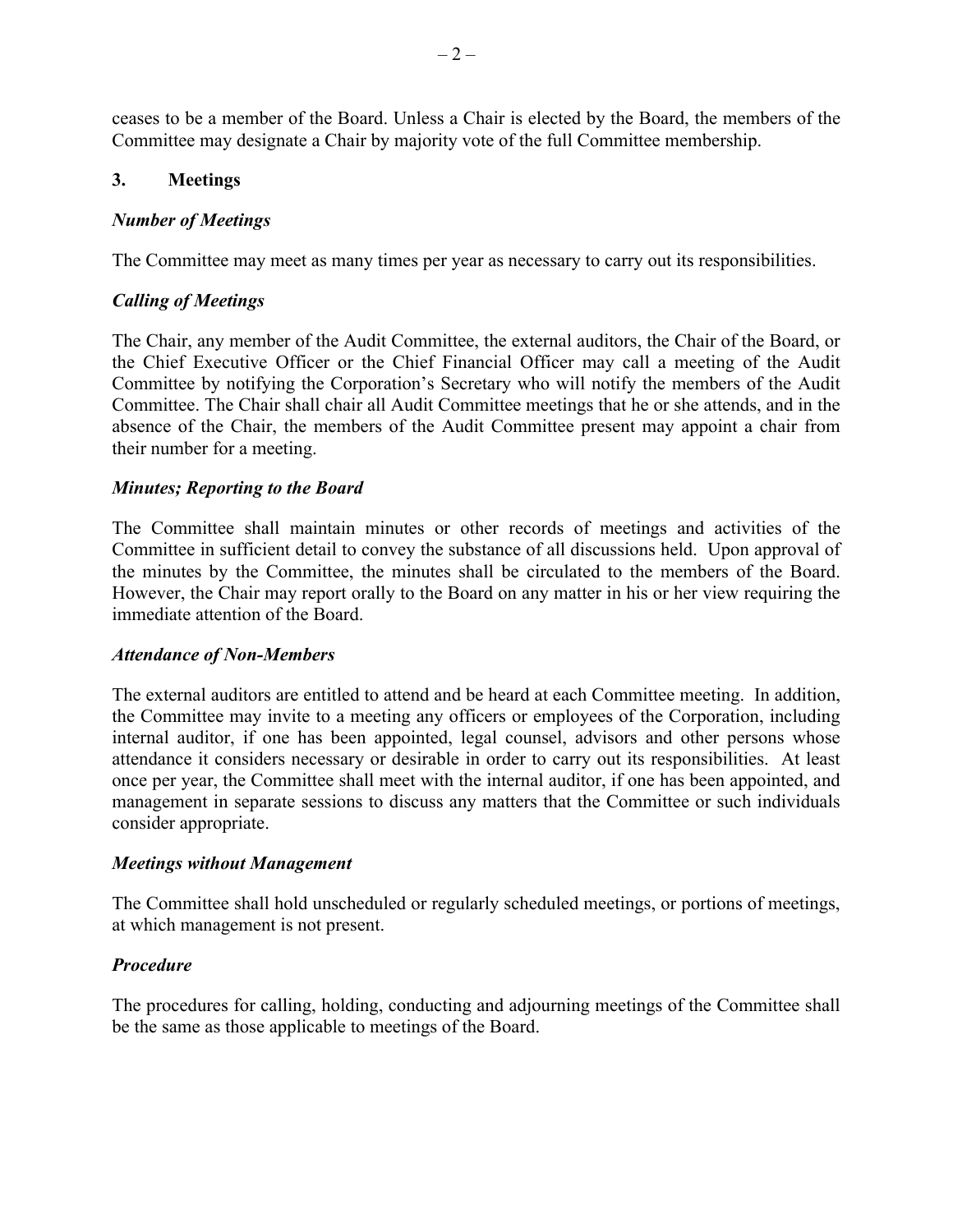## *Access to Management and Outside Advisors*

In discharging the forgoing duties and responsibilities, the Audit Committee shall have unrestricted access to management and employees of the Corporation and to the relevant books, records and systems of the Corporation as considered appropriate. The Audit Committee shall have the authority to retain external legal counsel, consultants or other advisors to assist it in fulfilling its responsibilities. The Corporation shall provide appropriate funding, as determined by the Board, for the services of these advisors.

## *Quorum*

The powers of the Committee shall be exercisable at a meeting at which a quorum is present. A quorum shall be not less than two Members from time to time attending in person or by telephone or other electronic means or by a resolution signed by all Members entitled to vote on that resolution at a meeting of the Committee. Matters decided by the Committee shall be decided by majority vote, each Member is entitled to one vote in Committee proceedings.

## **4. Duties and Responsibilities**

The Committee shall have the functions and responsibilities set out below as well as any other functions that are specifically delegated to the Committee by the Board and that the Board is authorized to delegate by applicable laws and regulations. In addition to these functions and responsibilities, the Committee shall perform the duties required of an audit committee by any exchange upon which securities of the Corporation are traded, or any governmental or regulatory body exercising authority over the Corporation, as are in effect from time to time (collectively, the "**Applicable Requirements**").

## *Financial Reports*

(a) **General** 

The Audit Committee is responsible for overseeing the Corporation's financial statements and financial disclosures. Management is responsible for the preparation, presentation and integrity of the Corporation's financial statements and financial disclosures and for the appropriateness of the accounting principles and the reporting policies used by the Corporation. The auditors are responsible for auditing the Corporation's annual consolidated financial statements and for reviewing the Corporation's unaudited interim financial statements.

## (b) **Review of Annual Financial Reports**

The Audit Committee shall review the annual consolidated audited financial statements of the Corporation, the auditors' report thereon and the related management's discussion and analysis of the Corporation's financial condition and results of operation ("**MD&A**"). After completing its review, if advisable, the Audit Committee shall approve and recommend for Board approval the annual financial statements and the related MD&A.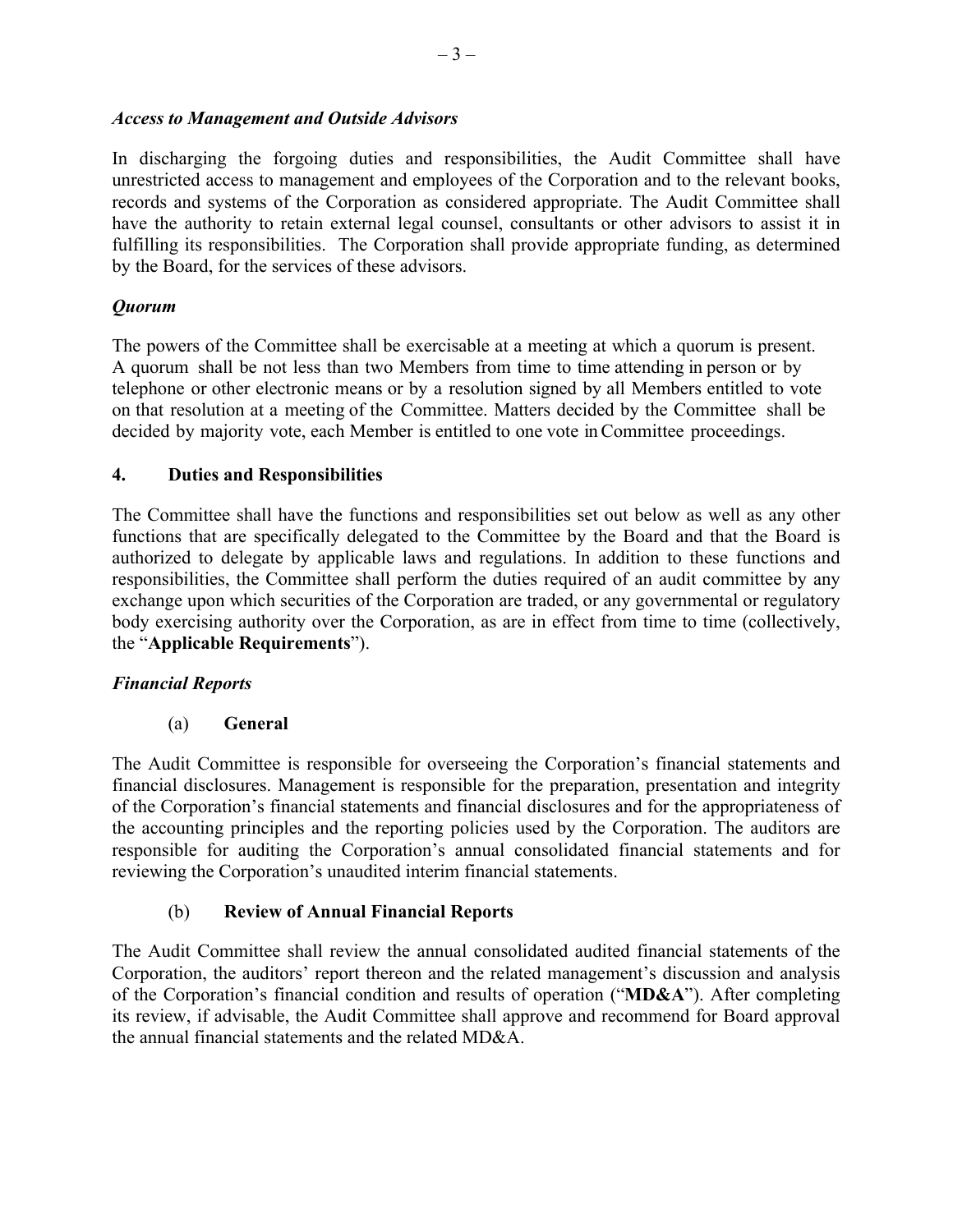## (c) **Review of Interim Financial Reports**

The Audit Committee shall review the interim consolidated financial statements of the Corporation, the auditors' review report thereon and the related MD&A. After completing its review, if advisable, the Audit Committee shall approve and recommend for Board approval the interim financial statements and the related MD&A.

## (d) **Review Considerations**

In conducting its review of the annual financial statements or the interim financial statements, the Audit Committee shall:

- (i) meet with management and the auditors to discuss the financial statements and MD&A;
- (ii) review the disclosure in the financial statements;
- (iii) review the audit report or review report prepared by the auditors;
- (iv) discuss with management, the auditors and legal counsel, as requested, any litigation claim or other contingency that could have a material effect on the financial statements;
- (v) review the accounting policies followed and critical accounting and other significant estimates and judgements underlying the financial statements as presented by management;
- (vi) review any material effects of regulatory accounting initiatives or off-balance sheet structures on the financial statements as presented by management, including requirements relating to complex or unusual transactions, significant changes to accounting principles and alternative treatments under Canadian generally accepted accounting principles applicable to publicly accountable enterprises;
- (vii) review any material changes in accounting policies and any significant changes in accounting practices and their impact on the financial statements as presented by management;
- (viii) review management's report on the effectiveness of internal controls over financial reporting;
- (ix) review the factors identified by management as factors that may affect future financial results;
- (x) review results of the Corporation's audit committee whistleblower hotline program; and
- (xi) review any other matters related to the financial statements that are brought forward by the auditors, management or which are required to be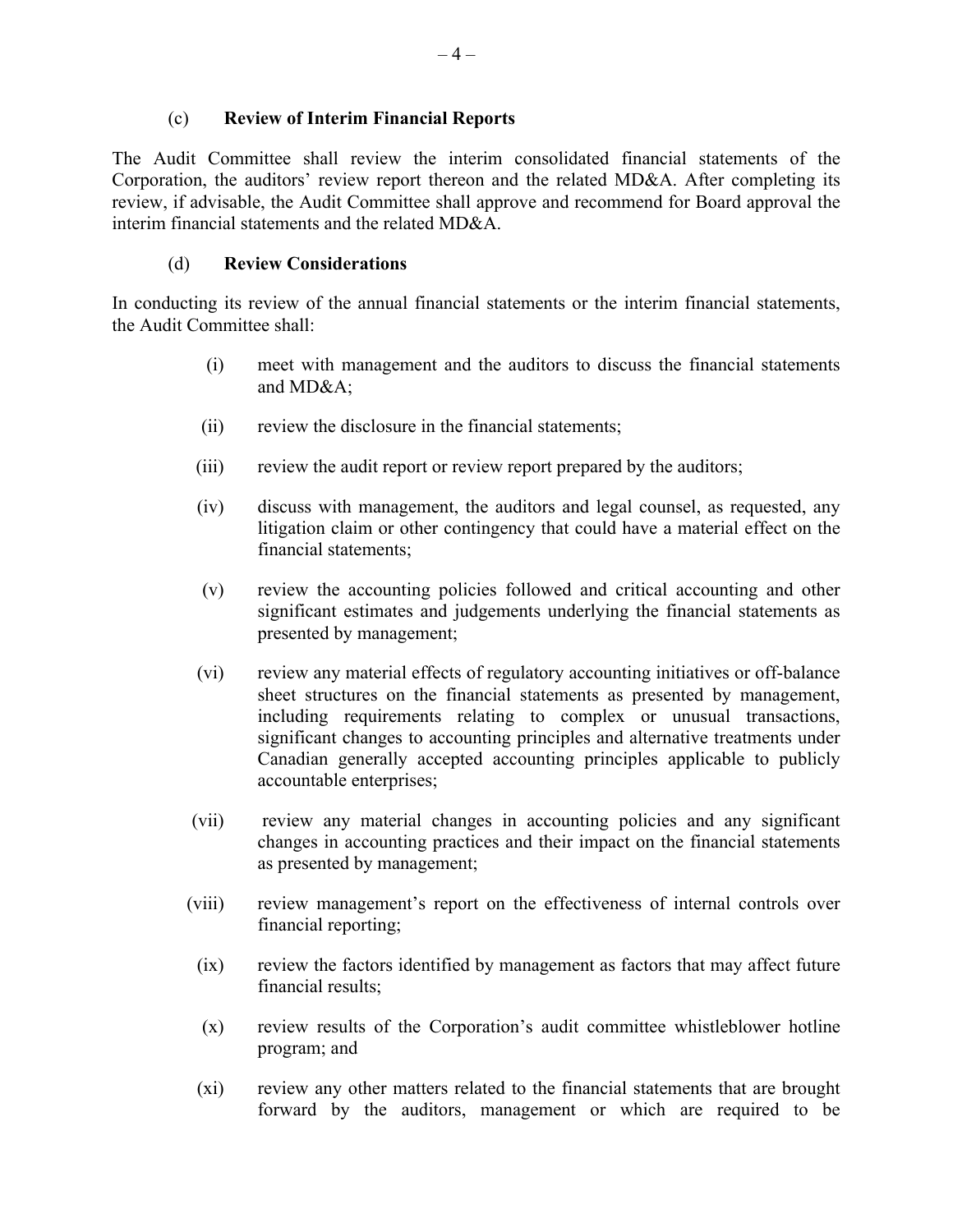communicated to the Audit Committee under accounting policies, auditing standards or Applicable Requirements.

## (e) **Approval of Other Financial Disclosures**

The Audit Committee shall review and, if advisable, approve and recommend for Board approval financial disclosure in a prospectus or other securities offering document of the Corporation, press releases disclosing, or based upon, financial results of the Corporation and any other material financial disclosure, including financial guidance provided to analysts, rating agencies or otherwise publicly disseminated

## *Auditors*

## (a) **General**

The Audit Committee shall be responsible for oversight of the work of the auditors, including the auditors' work in preparing or issuing an audit report, performing other audit, review or attest services or any other related work.

## (b) **Nomination and Compensation**

The Audit Committee shall review and, if advisable, select and recommend for Board approval the external auditors to be nominated and the compensation of such external auditor. The Audit Committee shall have ultimate authority to approve all audit engagement terms and fees, including the auditors' audit plan.

## (c) **Resolution of Disagreements**

The Audit Committee shall resolve any disagreements between management and the auditors as to financial reporting matters brought to its attention.

## (d) **Discussions with Auditors**

At least annually, the Audit Committee shall discuss with the auditors such matters as are required by applicable auditing standards to be discussed by the auditors with the Audit Committee.

## (e) **Audit Plan**

At least annually, the Audit Committee shall review a summary of the auditors' annual audit plan. The Audit Committee shall consider and review with the auditors any material changes to the scope of the plan.

## (f) **Quarterly Review Report**

The Audit Committee shall review a report prepared by the auditors in respect of each of the interim financial statements of the Corporation.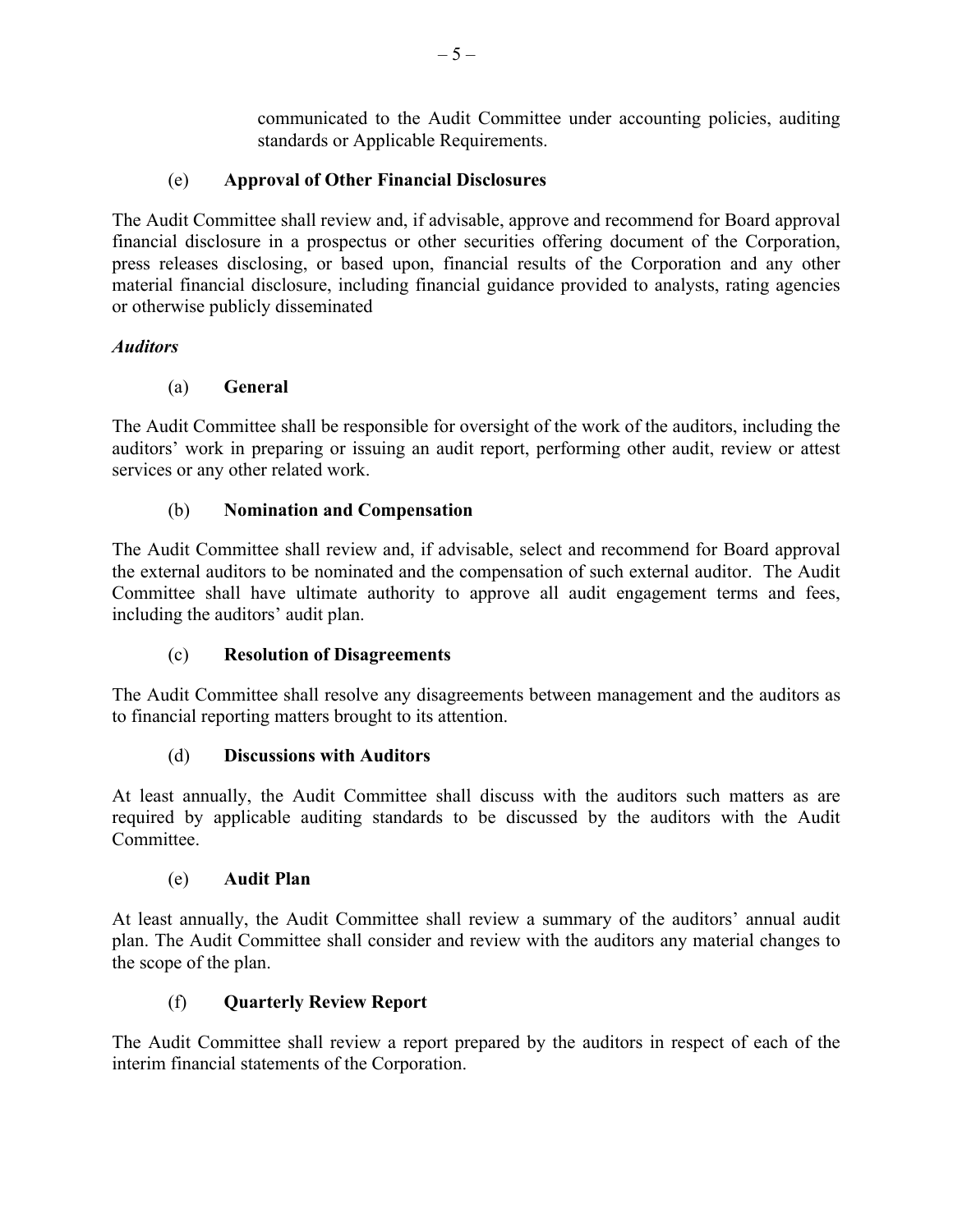# (g) **Independence of Auditors**

At least annually, and before the auditors issue their report on the annual financial statements, the Audit Committee shall obtain from the auditors a formal written statement describing all relationships between the auditors and the Corporation; discuss with the auditors any disclosed relationships or services that may affect the objectivity and independence of the auditors; and obtain written confirmation from the auditors that they are objective and independent within the meaning of the applicable Rules of Professional Conduct/Code of Ethics adopted by the provincial institute or order of chartered accountants to which the auditors belong and other Applicable Requirements. The Audit Committee shall take appropriate action to oversee the independence of the auditors.

# (h) **Evaluation and Rotation of Lead Partner**

At least annually, the Audit Committee shall review the qualifications and performance of the lead partner(s) of the auditors and determine whether it is appropriate to adopt or continue a policy of rotating lead partners of the external auditors.

# (i) **Requirement for Pre-Approval of Non-Audit Services**

The Audit Committee shall approve in advance any retainer of the auditors to perform any nonaudit service to the Corporation (together with all non-audit service fees) that it deems advisable in accordance with Applicable Requirements and Board approved policies and procedures. The Audit Committee shall consider the impact of such service and fees on the independence of the auditor. The Audit Committee may delegate pre-approval authority to a member of the Audit Committee. The decisions of any member of the Audit Committee to whom this authority has been delegated must be presented to the full Audit Committee at its next scheduled Audit Committee meeting.

# (j) **Approval of Hiring Policies**

The Audit Committee shall review and approve the Corporation's hiring policies regarding partners, employees and former partners and employees of the present and former external auditors of the Corporation.

## (k) **Financial Executives**

The Committee shall review and discuss with management the appointment of key financial executives and recommend qualified candidates to the Board, as appropriate.

## *Internal Controls*

## (a) **General**

The Audit Committee shall review the Corporation's system of internal controls.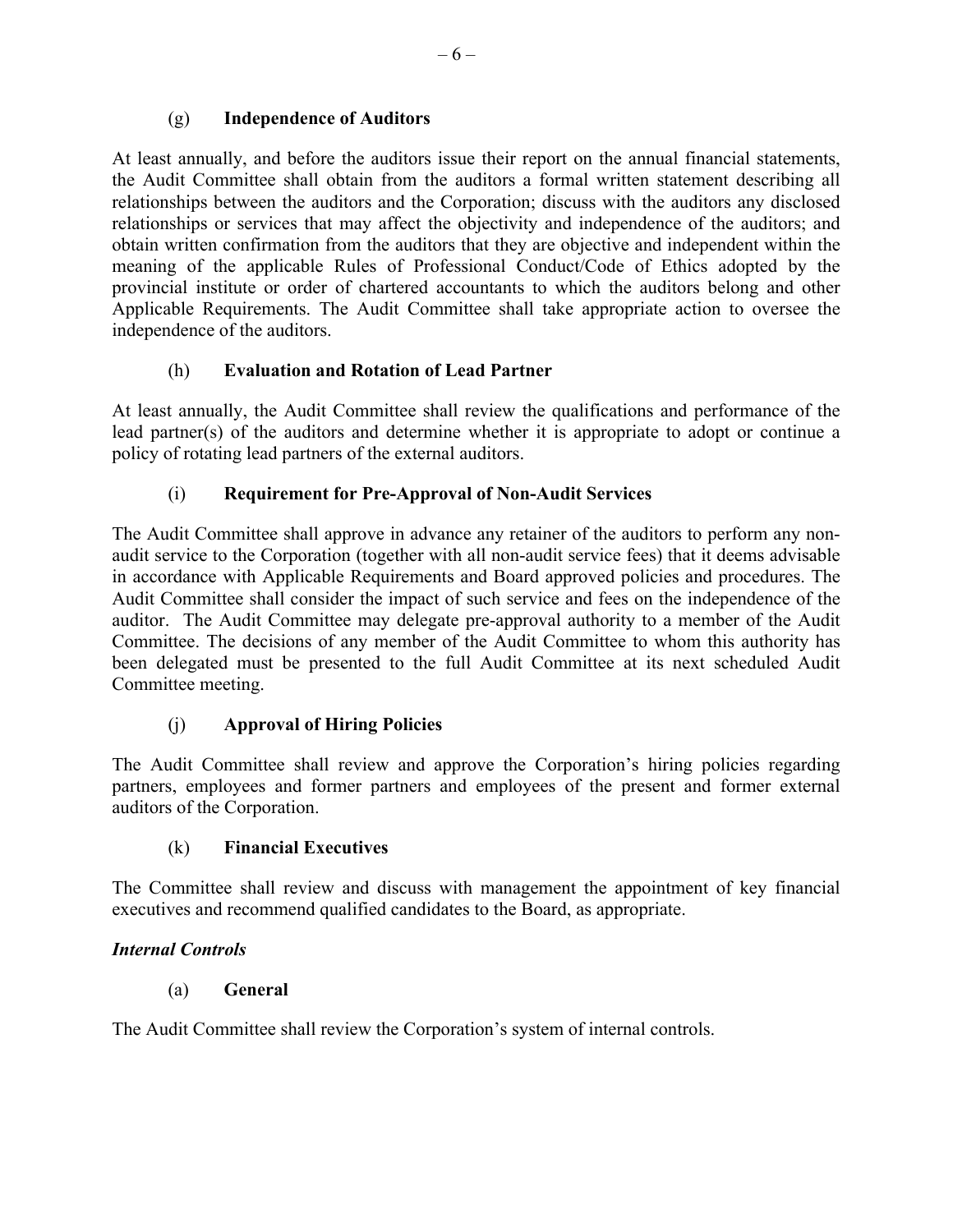## (b) **Establishment, Review and Approval**

The Audit Committee shall require management to implement and maintain appropriate systems of internal controls in accordance with Applicable Requirements, including internal controls over financial reporting and disclosure and to review, evaluate and approve these procedures. At least annually, the Audit Committee shall consider and review with management, the auditors and, if applicable, the internal auditor:

- (i) the effectiveness of, or weaknesses or deficiencies in: the design or operation of the Corporation's internal controls (including computerized information system controls and security); the overall control environment for managing business risks; and accounting, financial and disclosure controls (including, without limitation, controls over financial reporting), non-financial controls, and legal and regulatory controls and the impact of any identified weaknesses in internal controls on management's conclusions;
- (ii) any significant changes in internal controls over financial reporting that are disclosed, or considered for disclosure, including those in the Corporation's periodic regulatory filings;
- (iii) any material issues raised by any inquiry or investigation by the Corporation's regulators;
- (iv) the Corporation's fraud prevention and detection program, including deficiencies in internal controls that may impact the integrity of financial information, or may expose the Corporation to other significant internal or external fraud losses and the extent of those losses and any disciplinary action in respect of fraud taken against management or other employees who have a significant role in financial reporting;
- (v) any related significant issues and recommendations of the auditors together with management's responses thereto, including the timetable for implementation of recommendations to correct weaknesses in internal controls over financial reporting and disclosure controls; and
- (vi) the evaluation of internal controls by the internal auditor (or persons performing the internal audit function, if applicable).

## (c) **Internal Audit Function**

Recommend and supervise the establishment and operation of an internal audit function.

## *Compliance with Legal and Regulatory Requirements*

The Audit Committee shall review reports from the Corporation's Secretary and other management members on: legal or compliance matters that may have a material impact on the Corporation; the effectiveness of the Corporation's compliance policies; and any material communications received from regulators. The Audit Committee shall review management's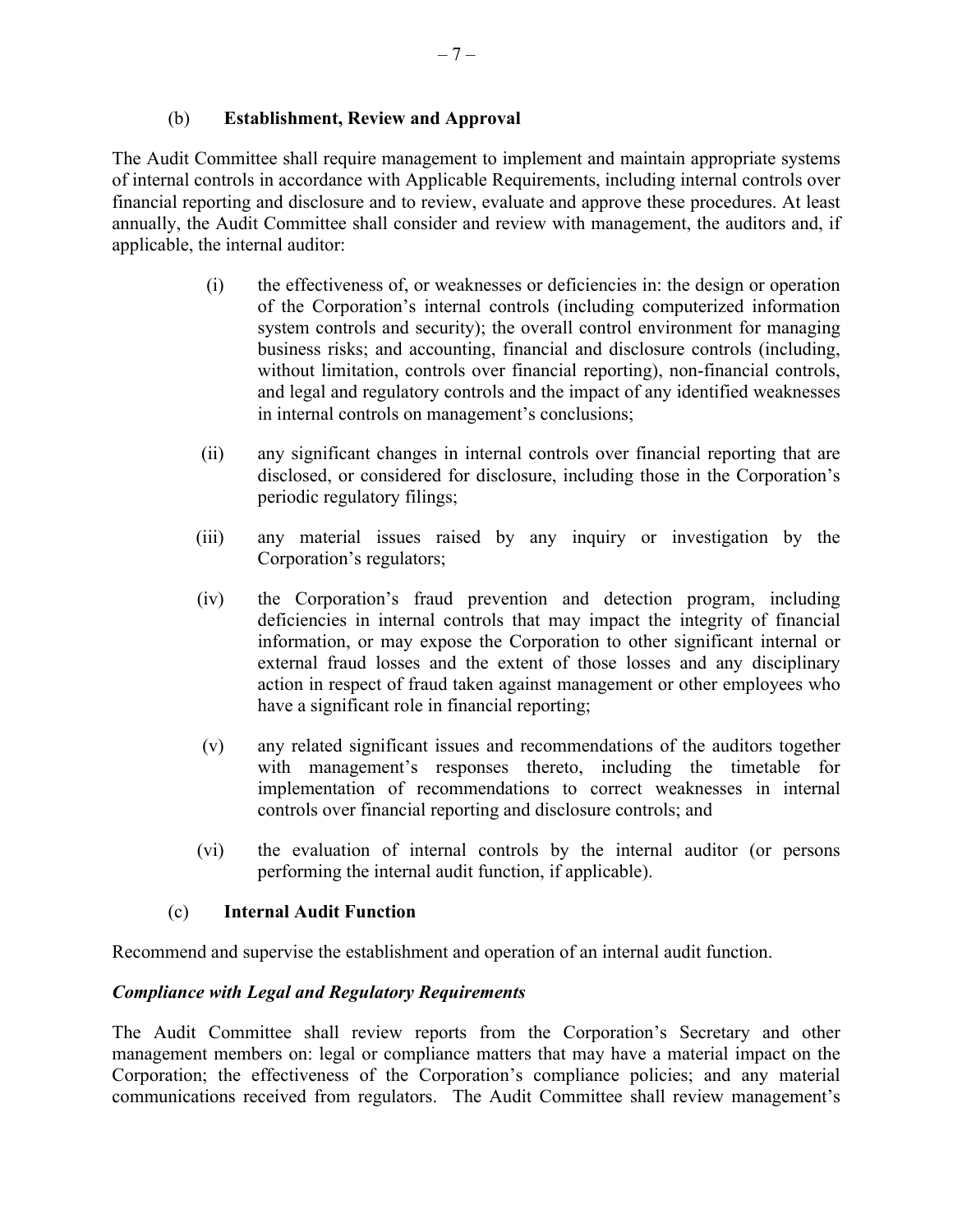evaluation of and representations relating to compliance with specific applicable law and guidance, and management's plans to remediate any deficiencies identified.

#### *Audit Committee Hotline Whistleblower Procedures*

The Audit Committee shall establish for (a) the receipt, retention, and treatment of complaints received by the Corporation regarding accounting, internal accounting controls, or auditing matters; and (b) the confidential, anonymous submission by employees of the Corporation of concerns regarding questionable accounting or auditing matters. Any such complaints or concerns that are received shall be reviewed by the Audit Committee and, if the Audit Committee determines that the matter requires further investigation, it will direct the Chair of the Audit Committee to engage outside advisors, as necessary or appropriate, to investigate the matter and will work with management and the general counsel to reach a satisfactory conclusion.

#### *Audit Committee Disclosure*

The Audit Committee shall prepare, review and approve any audit committee disclosures required by Applicable Requirements in the Corporation's disclosure documents.

#### *Delegation*

The Audit Committee may, to the extent permissible by Applicable Requirements, designate a sub-committee to review any matter within this Mandate as the Audit Committee deems appropriate.

## *Internal Audit Function*

The Committee shall require an internal auditor to perform such supplemental reviews or audits as the Committee may deem desirable. The Committee shall determine the appropriate internal audit function for the Corporation and oversee its processes, reports, budget and staffing, as well as the terms of compensation for any individuals engaged in such function, if any.

The internal auditor shall report directly and regularly to the Committee. The Committee shall review with the internal auditor any problem or difficulty the internal auditor may have encountered, including any restrictions on the scope of activities or access to required information and any significant reports to management prepared by the internal auditing department and management's responses thereto.

The Committee shall meet privately with the internal auditor as frequently as the Committee feels appropriate to fulfill its responsibilities, which will not be less frequently than annually, to discuss any items of concern.

The Committee shall review the mandate, budget, planned activities, staffing and organizational structure of the internal audit function to confirm that it is independent of management and has sufficient resources to carry out its mandate. The Committee will discuss this mandate with the auditor, review the appointment and replacement of the internal auditor and review the significant reports to management prepared by the internal auditor and management's responses.